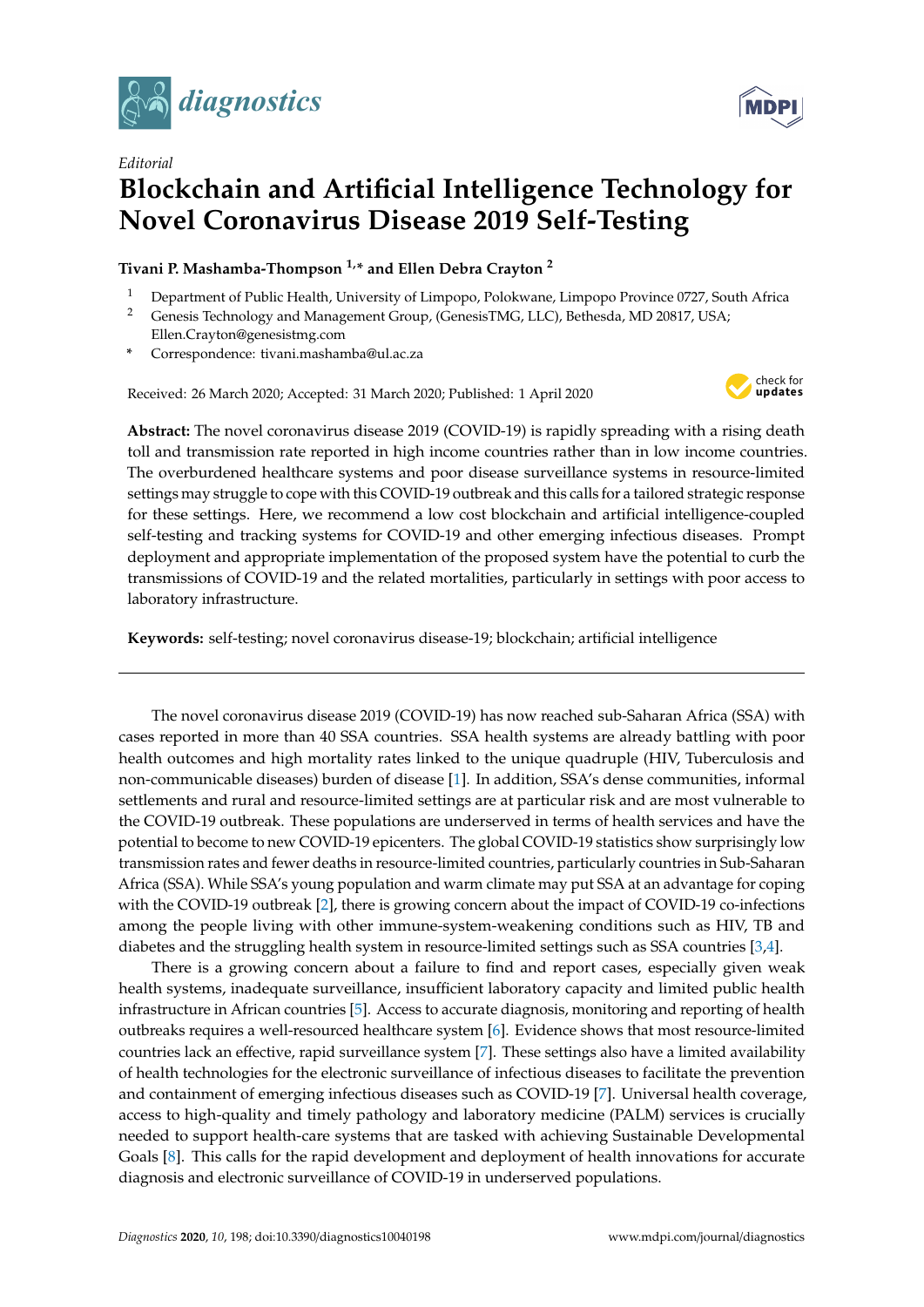Recent evidence shows that prompt development and deployment of point-of-care (POC) diagnostics for screening in response to the COVID-19 outbreak can help to curb the spread of the spread of the spread of the spread of the spread of the spread of the spread of the spread of the spread of the spread of th the disease and to alleviate the burden on the health system [\[9](#page-2-8)[,10\]](#page-2-9). The impact of rapid testing on the  $G/NP$  10 discussed the burden on the health system [9,10]. The impact of rapid testing on the COVID-19 death rate has been shown in Germany [\[11\]](#page-3-0). Emerging health innovations such as COVID-19 death rate has been shown in Germany [11]. Emerging health innovations such as blockchain and artificial intelligence (AI) technology can be coupled with POC diagnostics to enable blockchain and artificial intelligence (AI) technology can be coupled with POC diagnostics to enable self-testing of patients in isolation as a result of exposure to COVID-19. Blockchain is a digital, public self-testing of patients in isolation as a result of exposure to COVID-19. Blockchain is a digital, public ledger that records online transactions. It involves the digital distribution of ledger and consensus edger that records online transactions. It involves the digital distribution of ledger that consensus applications of blockchain is the crypto-currency Bitcoin [\[14\]](#page-3-3), which has been successfully used as approached of blockchain is the crypto-currency Bitcoin [14], which has been successionly used as an alternative financial sector in emerging economies including countries in SSA [\[15\]](#page-3-4). Blockchain technology has shown adaptability in recent years leading to its incorporation in a wide range of<br>the shown adaptability in recent years leading to its incorporation in a wide range of applications including biomedical and healthcare systems [\[16–](#page-3-5)[18\]](#page-3-6). The use of blockchain and AI in<br>blockchain and AI in the collection of the collection of the collection of the collection of the collection of healthcare is evident in the following areas: management of electronic medical records; drugs and healthcare is evident in the following areas: management of electronic medical records; drugs and pharmaceutical supply chain management; biomedical research; education; remote patient monitoring; pharmaceutical supply chain management; biomedical research; education; remote patient and health data analytics [\[17\]](#page-3-7). algorithms and eliminates all the threats of intermediates  $[12,13]$ . One of the commonly-known alternative financial sector in emerging economics including countries in SSA [15]. Blockhamin

ma nearly data analytics [17].<br>Mobile connected point-of-care diagnostics and self-testing has been successfully implemented in mobile connected point-of-care diagnostics and self-testing has been successfully implemented in<br>resource-limited settings [\[19–](#page-3-8)[21\]](#page-3-9). However, there is limited evidence on the use of blockchain and AI technology for disease diagnosis. Bearing in mind the era of COVID-19 and the evidence on the AI technology for disease diagnosis. Bearing in mind the era of COVID-19 and the evidence on the overburdened healthcare systems and poor disease surveillance systems in resource-limited settings, overburdened healthcare systems and poor disease surveillance systems in resource-limited settings, and taking advantage of the available mobile Health (mHealth) systems, we recommend, a rapid and taking advantage of the available mobile Health (mHealth) systems, we recommend, a rapid development and deployment of low cost blockchain and AI-coupled mHealth connected self-testing development and deployment of low cost blockchain and AI-coupled mHealth connected self-testing and tracking systems as one of the strategic response strategies for COVID-19 and other immerging in the strategies of the strategies for COVID-19 and other immerging infectious diseases (Figure [1\)](#page-1-0). infectious diseases (Figure 1). in resource-limited settings [19–21]. However, there is limited evidence on the use of blockchain and

<span id="page-1-0"></span>

Figure 1. Proposed community-based blockchain and artificial intelligence-coupled mobile-linked **Figure 1.** Proposed community-based blockchain and artificial intelligence-coupled mobile-linked self-testing and tracking system for emerging infectious diseases. self-testing and tracking system for emerging infectious diseases.

The initial step for this system is through a mobile phone or tablet application (app) which could be adapted from existing self-testing apps [\[22](#page-3-10)[,23\]](#page-3-11). The app will request a user's personal identifier be adapted from existing self-testing apps [22,23]. The app will request a user's personal identifier before opening pre-testing instructions. Following testing, the user will upload results into the app. before opening pre-testing instructions. Following testing, the user will upload results into the app. The blockchain and AI system will enable the transfer of the test result to alert the outbreak The blockchain and AI system will enable the transfer of the test result to alert the outbreak surveillanceThe initial step for this system is through a mobile phone or tablet application (app) which could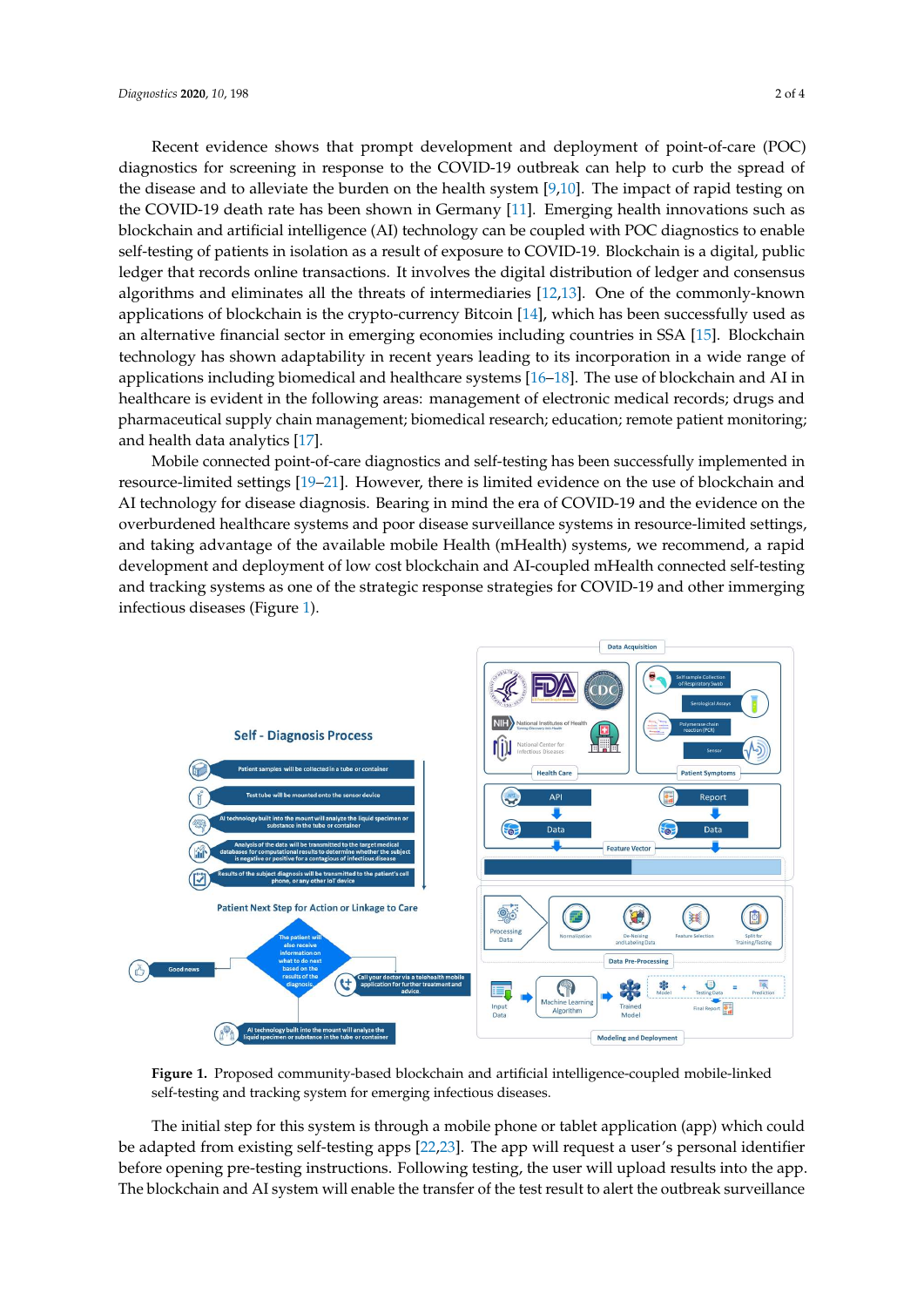authorities of all tests performed as well as the number of positive and negative test results. This will help ensure that all positive cases are referred to a quarantine site for treatment and monitoring. The in-built geographic information system (GIS) in mobile devices will enable the tracking of the people who tested positive. This system will also be connected to the local and international databases to ensure appropriate surveillance and control of the outbreak.

The AI component of this technology will enable potent power in data collection (patient information, geographic location of the patient and test results), security, analysis, and curation of disparate and clinical data sets from federated blockchain platforms to derive triangulated data at very high degrees of confidence and speed. With this well-architected integrative technology platform, we assure secure and immutable data sets that enable the collection of high-quality data and can draw deep insights. Local development of these diagnostics can help overcome the supply chain challenges [\[24\]](#page-3-12) and the cost which can limit accessibility of POC diagnostics in resource-limited settings. This technology can be adapted for use in community-based case finding of other infectious diseases such as HIV, TB and Malaria, which may be exacerbated by the current COVID-19 outbreak. Relevant stakeholders' involvement will be crucial to ensure the efficient development and sustainable implementation of the proposed technology, particularly in underserved populations.

**Funding:** This research received no external funding.

**Conflicts of Interest:** The authors declare no conflict of interest.

## **References**

- <span id="page-2-0"></span>1. Institute for Health Metrics and Evaluation (IHME). *Findings from the Global Burden of Disease Study 2017*; IHME: Seattle, WA, USA, 2018; Available online: https://[www.healthdata.org](https://www.healthdata.org/sites/default/files/files/policy_report/2019/GBD_2017_Booklet.pdf)/sites/default/files/files/policy\_ report/2019/[GBD\\_2017\\_Booklet.pdf](https://www.healthdata.org/sites/default/files/files/policy_report/2019/GBD_2017_Booklet.pdf) (accessed on 25 March 2020).
- <span id="page-2-1"></span>2. Chopera, D. Can Africa Withstand COVID-19. Available online: https://[www.project-syndicate.org](https://www.project-syndicate.org/commentary/africa-covid19-advantages-disadvantages-by-denis-chopera-2020-03-2020-03.)/ commentary/[africa-covid19-advantages-disadvantages-by-denis-chopera-2020-03-2020-03.](https://www.project-syndicate.org/commentary/africa-covid19-advantages-disadvantages-by-denis-chopera-2020-03-2020-03.) (accessed on 25 March 2020).
- <span id="page-2-2"></span>3. Wong, E. TB, HIV and COVID-19: Urgent Questions as Three Epidemics Collide. Available online: https://theconversation.com/[tb-hiv-and-covid-19-urgent-questions-as-three-epidemics-collide-](https://theconversation.com/tb-hiv-and-covid-19-urgent-questions-as-three-epidemics-collide-134554?fbclid=IwAR3ycjutsVRKxcRjxcsO4Vaw_-yyKf16Gey3GTMeAejvZVsACcf9CgqHP0Q)134554?fbclid=[IwAR3ycjutsVRKxcRjxcsO4Vaw\\_-yyKf16Gey3GTMeAejvZVsACcf9CgqHP0Q](https://theconversation.com/tb-hiv-and-covid-19-urgent-questions-as-three-epidemics-collide-134554?fbclid=IwAR3ycjutsVRKxcRjxcsO4Vaw_-yyKf16Gey3GTMeAejvZVsACcf9CgqHP0Q) (accessed on 25 March 2020).
- <span id="page-2-3"></span>4. Loven, C.N. On-Again, Off-Again Looks to Be Best Social-Distancing Option. Available online: https://[news.](https://news.harvard.edu/gazette/story/2020/03/how-to-prevent-overwhelming-hospitals-and-build-immunity/) harvard.edu/gazette/story/2020/03/[how-to-prevent-overwhelming-hospitals-and-build-immunity](https://news.harvard.edu/gazette/story/2020/03/how-to-prevent-overwhelming-hospitals-and-build-immunity/)/ (accessed on 28 March 2020).
- <span id="page-2-4"></span>5. Whiteside, A. Covid-19 Watch: The Crisis Deepens. In Covid-19 Watch: The Crisis Deepens. Available online: https://alan-whiteside.com/2020/03/25/[covid-19-watch-the-crisis-deepens-2](https://alan-whiteside.com/2020/03/25/covid-19-watch-the-crisis-deepens-2/?fbclid=IwAR3RkSOESoQzkxT4kKsIAYmDOPG9t39qoCUYQxmVLg-tnBmMtB6Zm-FpuTY)/?fbclid= [IwAR3RkSOESoQzkxT4kKsIAYmDOPG9t39qoCUYQxmVLg-tnBmMtB6Zm-FpuTY](https://alan-whiteside.com/2020/03/25/covid-19-watch-the-crisis-deepens-2/?fbclid=IwAR3RkSOESoQzkxT4kKsIAYmDOPG9t39qoCUYQxmVLg-tnBmMtB6Zm-FpuTY) (accessed on 25 March 2020).
- <span id="page-2-5"></span>6. Herida, M.; Dervaux, B.; Desenclos, J.-C. Economic evaluations of public health surveillance systems: A systematic review. *Eur. J. Public Health* **2016**, *26*, 674–680. [\[CrossRef\]](http://dx.doi.org/10.1093/eurpub/ckv250) [\[PubMed\]](http://www.ncbi.nlm.nih.gov/pubmed/26850905)
- <span id="page-2-6"></span>7. Rattanaumpawan, P.; Boonyasiri, A.; Vong, S.; Thamlikitkul, V. Systematic review of electronic surveillance of infectious diseases with emphasis on antimicrobial resistance surveillance in resource-limited settings. *Am. J. Infect. Control* **2018**, *46*, 139–146. [\[CrossRef\]](http://dx.doi.org/10.1016/j.ajic.2017.08.006)
- <span id="page-2-7"></span>8. United Nations. The Sustainable Development Goals Report 2019. Available online: https://[unstats.un.org](https://unstats.un.org/sdgs/report/2019/The-Sustainable-Development-Goals-Report-2019.pdf.)/ sdgs/report/2019/[The-Sustainable-Development-Goals-Report-2019.pdf.](https://unstats.un.org/sdgs/report/2019/The-Sustainable-Development-Goals-Report-2019.pdf.) (accessed on 19 March 2020).
- <span id="page-2-8"></span>9. Pang, J.; Wang, M.X.; Ang, I.Y.H.; Tan, S.H.X.; Lewis, R.F.; Chen, J.I.-P.; Gutierrez, R.A.; Gwee, S.X.W.; Chua, P.E.Y.; Yang, Q. Potential rapid diagnostics, vaccine and therapeutics for 2019 novel coronavirus (2019-nCoV): A systematic review. *J. Clin. Med.* **2020**, *9*, 623. [\[CrossRef\]](http://dx.doi.org/10.3390/jcm9030623)
- <span id="page-2-9"></span>10. Wang, C.; Horby, P.W.; Hayden, F.G.; Gao, G.F. A novel coronavirus outbreak of global health concern. *Lancet* **2020**, *395*, 470–473. [\[CrossRef\]](http://dx.doi.org/10.1016/S0140-6736(20)30185-9)